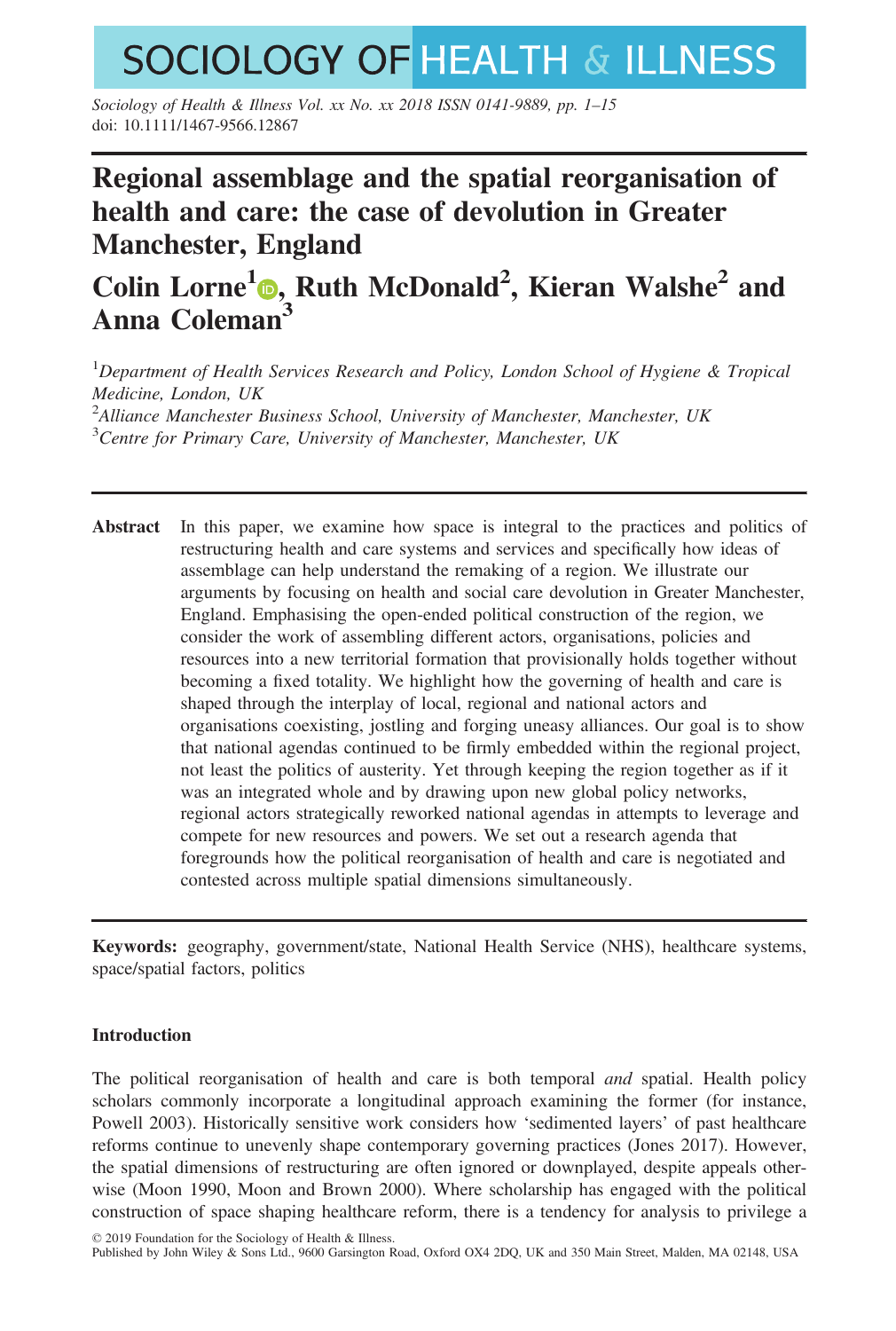single spatial dimension as the definitive concept for examining historical or contemporary changes (Jessop et al. 2008). Understandably, this scholarship often responds to policy agendas which either explicitly or implicitly adopt geographic concepts such as place (Hammond et al. 2017, Prince et al. 2006), localism (Allen 2006) or community (Moon 1990). Perhaps unsurprisingly, studies tend to find the latest spatialised policy rhetoric often does not meet with reality.

In this paper, we build on spatially sensitive accounts of health and care reform to examine the remaking of a region through devolution. We consider how reforms are negotiated and contested across multiple spatial dimensions simultaneously. To do so, we take inspiration from critical scholars adopting ideas of assemblage to understand the remaking of regions (Allen and Cochrane 2007, 2010) and public services (Newman and Clarke 2009). As we discuss below, we understand an assemblage as the gathering together of heterogeneous and often ill-fitting elements into a provisional socio-spatial formation. Assemblages never become a totality, but require work to sustain them and keep them together or they fragment and fall apart. Thus, an assemblage, in our case a region, is made through ongoing practices of assembling new actors, resources or policies and disassembling others to arrange health and social care systems and services into a new meaningful, if not necessarily coherent or conflict-free, project.

To illustrate how ideas of assemblage help us understand the practices and politics of reorganising health and care, we use the high-profile example of health and social care devolution in the metropolitan region of Greater Manchester, England.<sup>1</sup> The Greater Manchester project incorporates elements of reform which happen across different spatial dimensions which are subject to international scholarly attention. Devolution involves the rescaling of power through transferring function and responsibilities from national to subnational levels. Changes incorporate place-based integration of health and care, in spite of the political and technical questions raised through bringing universal health care and means-tested social care together. Integrated care models draw upon learning from trans-national health policy networks as the latest ideas are mobilised by a seemingly ever-expanding circuit of policy experts. This all takes place within a complex, fragmented institutional landscape of public, private and voluntary sector organisations interested in the organisation, provision, regulation and improvement of health and social care as well as infrastructure such as buildings, medicines and technologies. Devolution affects 2.8 million people in the region, many of whom are unpaid or underpaid carers or work for the National Health Service (NHS) as one of the biggest employers in Greater Manchester. Yet reform is taking place in an age of centrally driven 'super-austerity' (Gray and Barford 2018, Lowndes and Gardner 2016). Local authority budgets have been cut and NHS healthcare budgets witnessed the lowest increase in its 70-year history. Given the uncertainties surrounding the project, academics have termed it the 'Greater Manchester experiment' (Walshe et al. 2016), although think-tanks such as the King's Fund have begun to position Greater Manchester as an exemplar integrated care system. Fundamentally, the remaking of health and care in the region is a political process.

The paper proceeds as follows. We outline our conceptual focus on space and assemblage thinking in relation to sociological scholarship concerned with health and care. We then situate our case study and our research methodology. Framing Greater Manchester as a regional assemblage, we examine how the restructuring of health and care holds together through the interplay of local, regional and national actors, organisations and agencies coexisting, jostling and forging uneasy alliances. We highlight the ongoing work required to sustain fragile relations within the region. Emphasising the heterogeneity of the assemblage, we outline how attempts by national actors to embed their agendas in the region were more-or-less successful and connectedly, how these were reworked by regional actors in attempts to leverage new resources and powers. A discussion of our contributions concludes the paper, setting out a © 2019 Foundation for the Sociology of Health & Illness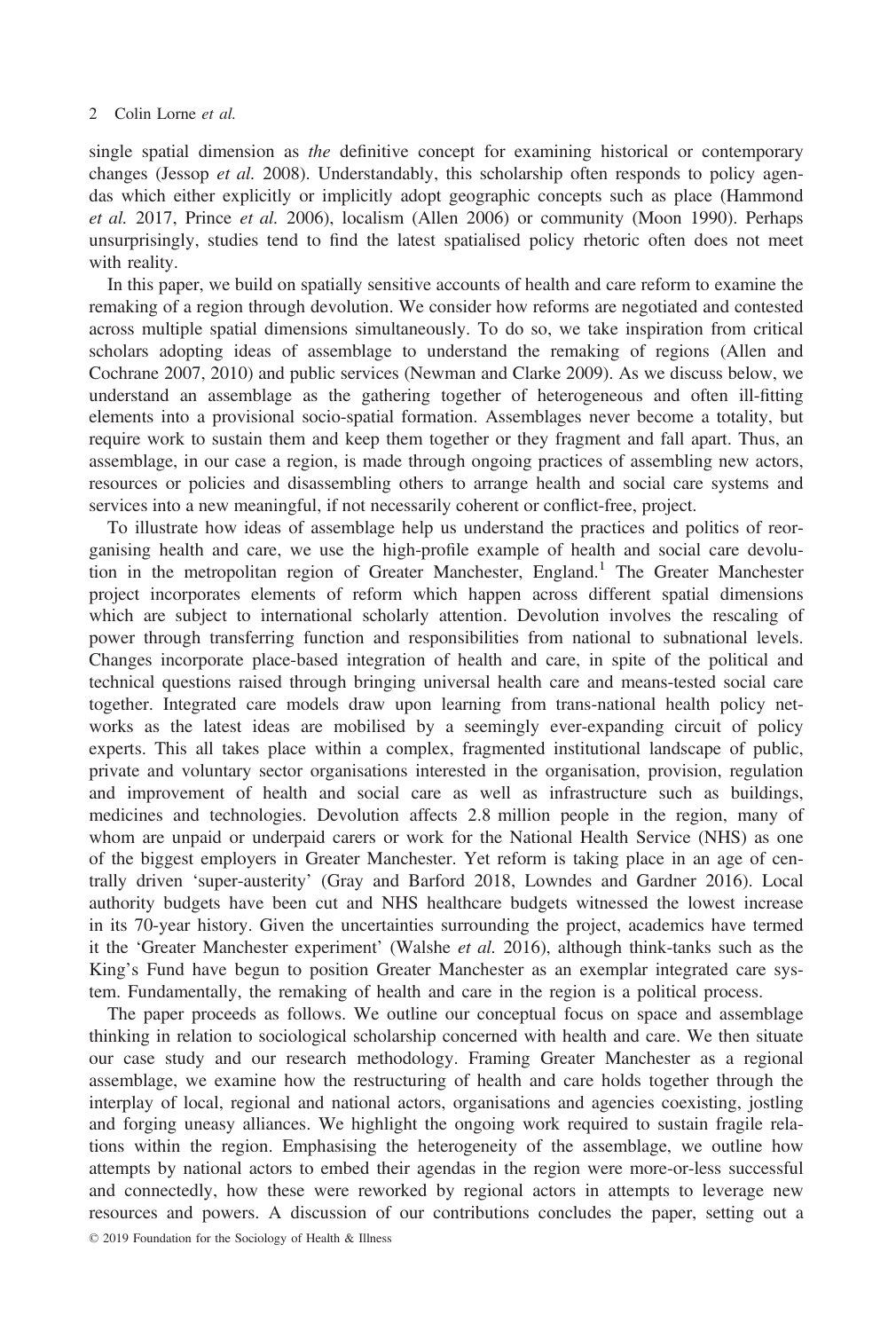research agenda foregrounding how the political reorganisation of health and care is negotiated and contested across multiple spatial dimensions simultaneously.

# Conceptual approach: space and assemblage

Despite the prevalence of geographic ideas within health policy, spatially inflected analysis has often experienced a rather marginalised position within sociological studies of healthcare reform (Moon 1990). Not unconnectedly, it has been some time since Robin Kearns (1993) appealed to geographers to engage with a renewed geography of health that moved beyond medical geography and engaged more fully with social theory, a call that continues to resonate. Brown et al. (2017) capture the plurality of subsequent scholarship situated between sociology of health and social geography. Of course, various sociological studies have utilised geographic concepts to examine how space is entangled within care practices, for instance, embodied care work and spaces of home (England and Dyck 2011), how place and care are co-produced (Ivanova et al. 2016) and the architectural spaces of healthcare buildings (Martin et al. 2015). Nonetheless, while there have been a number of spatially sensitive sociological studies of health care across a range of scales, geographic contributions within healthcare policy and reform remain under-valued.

There is a historical, if now somewhat outmoded, tendency among sociologists to treat space as Cartesian and objective, waiting to be filled with meaning to become a place (Urry 2001). We insist, however, that space is not 'abstract geometries' (cf. Gieryn 2000: 465), but instead integral to the ways in which places, be that cities, regions or continents, are constructed. Put most simply, space is socially produced. We can understand regions as constituted through the juxtaposition of multiple, interweaving social relations, some of which may be fleeting, others more enduring, some relationships may be more local, others seemingly global (Massey 2005). This incorporates an awful lot, far more than a concern for health and social care systems and services. Yet it provides a helpful entry point into thinking about how the remaking of regional health and care is not merely what happens within the delineated territorial boundaries of a healthcare system. Space is politically contested and struggled over. And as social-spatial entities, Kivelä and Moisio (2017: 30) remind us, health and care systems are 'neither static nor politically neutral' but instead a key dimension of the ongoing spatial transformation of the state.

Ideas of assemblage are one approach that helps examine the multiple socio-spatial dimensions of such transformation. Frequently associated with the writings of Deleuze and Guattari (1988), scholarship concerned with assemblages has witnessed growing interest among social scientists in recent years. Assemblage has been used in a variety of ways, from a non-conceptual descriptive device through to an ontological orientation for thinking about the emerging composition of relations in the world (Anderson *et al.* 2012). Given the rather dense theoretical language associated with these ideas, we broadly define an assemblage as a provisional gathering together of diverse and often ill-fitting elements into a socio-spatial formation, without becoming a fixed totality. Our interpretation enables us to examine the 'double dynamics of solidity and fragility' as heterogeneous elements of people, organisations, policies and resources are brought together into a meaningful order for some time (Newman and Clarke 2009: 15). To sustain assemblages, work is required to smooth over fractures and contradictions otherwise the assembled formation is at risk of breaking apart and failing. With health and care increasingly shaped by a multitude of public, private and voluntary sector organisations, assemblage thinking provides a useful framing for examining the practices of orientating and stabilising health and care systems and services between conflicting or diverging elements. It pays attention to the practices of unmaking and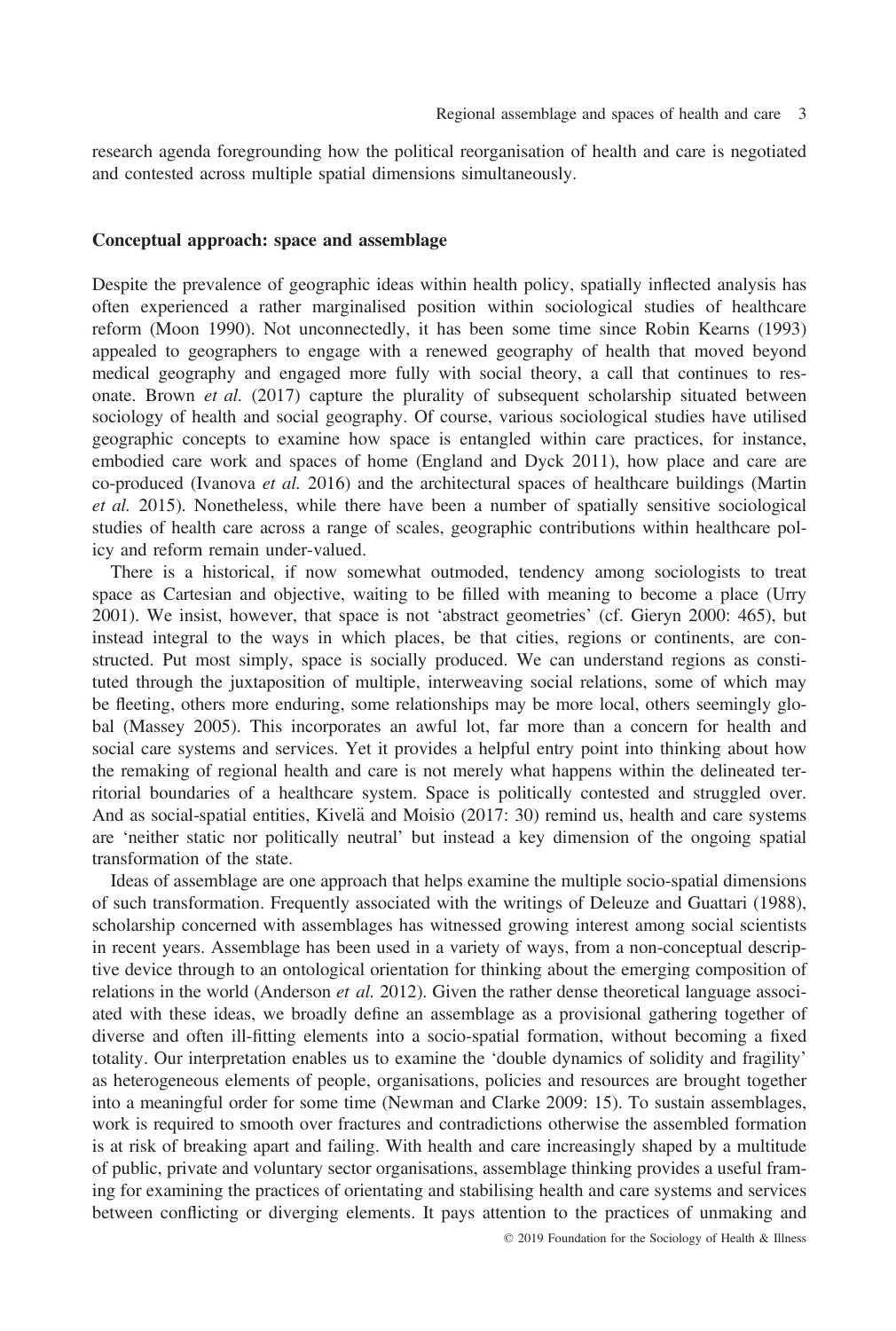remaking as an assemblage mutates, new policies or political actors are introduced or relationships cannot be sustained and things fall apart.

Assemblages thus require labour to hold them together as new elements become attached or alliances are not maintained (McFarlane 2011). This is the assembling and disassembling or dismantling work involved in the ongoing formation of assemblages. This approach focuses on the ongoing relationships between the whole of a socio-spatial formation and its parts. More specifically, it encourages consideration to be paid to the associations and alliances of the different elements forming assemblages rather than their individual properties, addressing how these relationships adapt in particular configurations and change over time. This entails a view of agency which recognises the intersubjectivity of meaning and action. Agency is understood as distributed, made possible through the associations of relations that make up the assemblage, rather than rooted in the capabilities of specific individuals. With an emphasis on process, assemblage thinking blurs the structure/agency dualism, paying attention to how even seemingly well-ordered formations are open to the unexpected and contingent. That agency is an emergent property of an assemblage does not convey that power is evenly or randomly dispersed, but instead that some of the points at which the trajectories of groups and individuals intersect are busier and more significant than others (Bennett 2005). Thus, no central power or single individual can determine the functions of an assemblage. Rather, we focus on the ongoing relations of assembling, stabilising and disassembling that constitute a particular matter of concern.

Ideas of assemblage have been used to understand the political remaking of regions. Allen and Cochrane (2007, 2010) adopt this approach to conceptualise regions as made of a multitude of variously 'local', 'regional', 'national' and 'global' actors, organisations and agencies that are co-present and embedded within regions, coexisting, jostling and forming uneasy alliances in different ways:

Some of this interplay takes place indirectly by authorities reaching into the politics of regions and localities in an attempt to steer and constrain agendas; some of it operates in a more direct fashion by *drawing within close reach* those that are able to broker and influence decisions; whilst other forms of mediated interaction *reach out* beyond the region or locality to shape events within. (Allen and Cochrane 2010: 1075; original emphasis)

The institutional hierarchical organisation of the state, which invariably gets labelled 'local' or 'national' is not abandoned, but there is a recognition that spaces such as regions are constructed through the interplay of overlapping, entangled and unstable negotiations of power that hold together rather than exist at a particular spatial scale a priori. Our reading does not eschew the idea that decision-making may be rescaled from national to regional or local institutions, or that we might talk about operating within a highly centralised state *per se*. Rather, it encourages attention to the ongoing arrangement of different local, regional or national actors and how they interact and intersect. Understanding regional assemblages in this way helps us examine how certain national actors are able to make their presence felt to govern health and care in a region, while others may be less successful and displaced, or to consider how 'global' management consultants are drawn upon by regional bodies in an attempt to rework national priorities.

Our reading of assemblage provides a mode of enquiry for examining the political remaking of health and care in a devolved region. It helps us appreciate how elements of health and social systems retain a relative degree of autonomy without the region being reducible to discrete parts. It allows us to consider how the integrating of different elements fit together moreor-less successfully over time. It illustrates that the governing of a political formation is a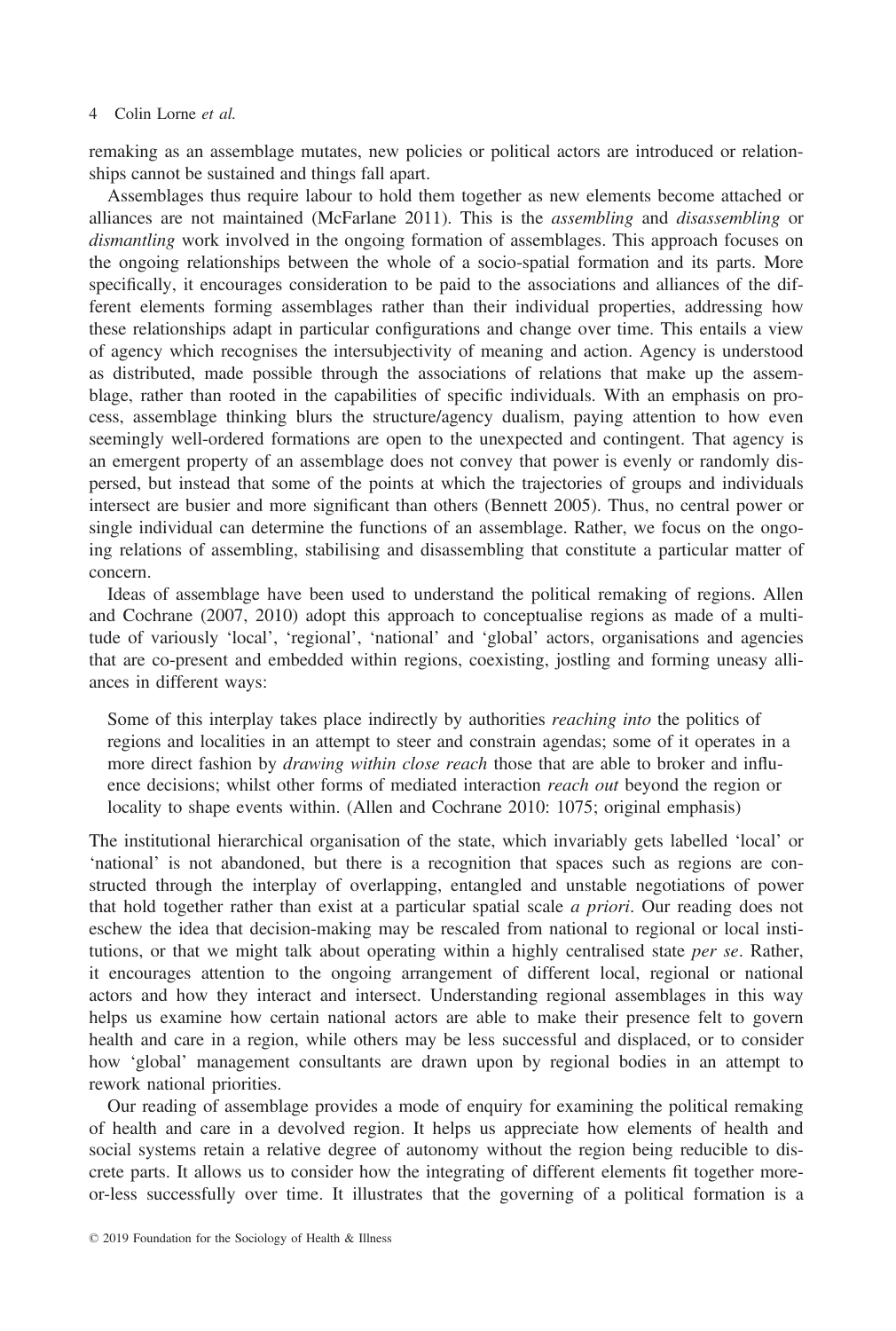provisional accomplishment contingent on the co-functioning of new policies, organisations and budgets mixing with the residual fragments of previous re-disorganisations cutting across spatial scales. This foregrounds how seemingly minor events or technical procedures are connected to the spatial politics of health and care restructuring which can sometimes lead to surprising and unexpected outcomes. We elaborate on this in our presentation of empirical findings and discussion, after situating our case study and methodology in the following sections.

#### Devolving health and social care in Greater Manchester, England

Located in North West England, Greater Manchester is a metropolitan region with a population of approximately 2.8 million. It is comprised of 10 local authority areas with a history of working together following the abolition of the metropolitan county councils by the Thatcher government in the 1980s. Leaders in Greater Manchester have long positioned the region as a 'proto-devolution experiment' strategically using its history of voluntary collaboration between predominantly Labour-led local authorities to emphasise their ability to work with successive central governments (Haughton et al. 2016: 10). By 2011, the Greater Manchester Combined Authority was formed out of the 10 local authorities and by 2014 a devolution deal was agreed with central government. This gave the region new, if highly constrained, controls over issues such as transport, housing and planning, conditional on an elected Metro Mayor and privileging agglomerative urban economic growth (Haughton *et al.* 2016). The largely secretive agreement set a precedent for a patchwork of subsequent deal-based devolution settlements across England, heavily steered by central government with an absence of a solid constitutional basis or public debate (Ayres et al. 2018).

The 2014 deal provided the catalyst for a second separate health and social care devolution deal for Greater Manchester, the principal focus of this paper (hereafter, 'devolution' refers to health and social care devolution unless otherwise stated). Devolution was an initiative to remake Greater Manchester in its entirety out of the fragments and failures of previous health and care reforms. This included the contentious *Health and Social Care Act 2012* intended to promote market-competition and the imperative for NHS trusts to compete with one another as well as private providers and for commissioners to spend their resources by choosing between providers (Jones 2017). Through devolution, the region became the target for a set of policy and political outcomes established behind-the-scenes by an elite group of political and managerial actors from central government, local government and the English NHS. The content of this agreement was set out in a Memorandum of Understanding (MoU) in February 2015 (Association of Greater Manchester Authorities [AGMA]/NHS England/Greater Manchester Association of Clinical Commissioning Groups [GMACCGs] 2015). By December 2015, a strategic plan for the region known as Taking Charge of our Health and Social Care in Greater Manchester was produced (Greater Manchester Combined Authority and NHS in Greater Manchester 2015) and plans for each of the 10 localities followed which broadly aligned with Taking Charge.

The aims of devolution were that the health and wellbeing of Greater Manchester's population had to improve amidst high levels of social and health inequalities, health and care services were to become integrated despite health care being principally free at the point of delivery while social care means-tested, clinical sustainability of services was required, and underpinning all this, the region had to achieve 'financial sustainability'. Greater Manchester was to work together to close a 'financial gap' of £2bn by 2020/1 despite the slowest increase in NHS funding in its history as well as being heavily and unevenly impacted by local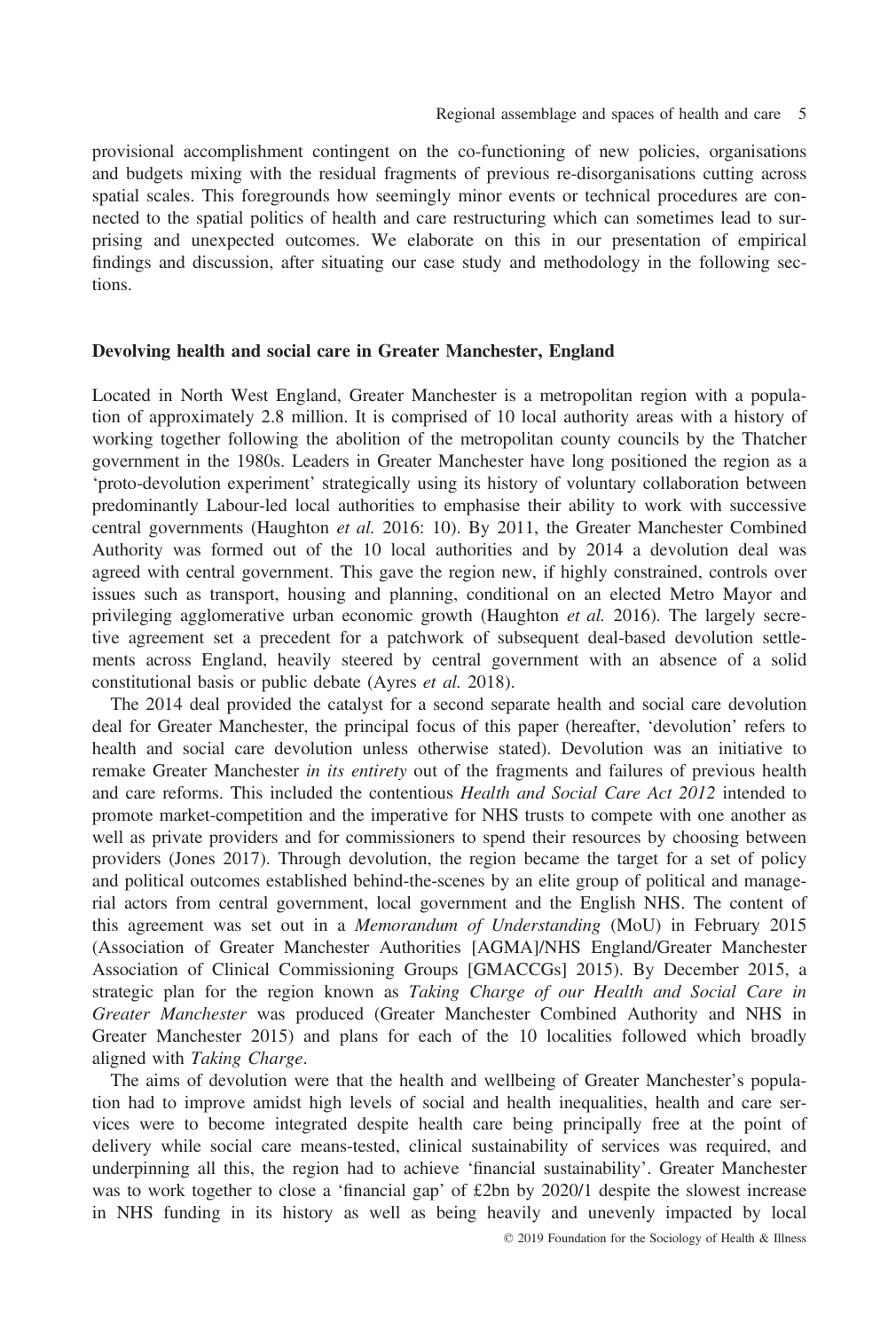government austerity (Gray and Barford 2018). In return, the Greater Manchester deal offered certain 'internally delegated' NHS commissioning functions alongside the budgetary responsibility for delivering health and care within the allocated resources. A £450m 'Transformation Fund' was agreed to support the changes. On first sight, the extent of 'devolution' on offer was highly constrained.

Devolution went live in April 2016. It has been governed by the Greater Manchester Health and Social Care Partnership (Partnership, hereafter), formed out of the then-37 statutory organisations.<sup>2</sup> This was originally made up of 10 local authorities, 12 clinical commissioning groups (clinically led organisations responsible for purchasing healthcare services) and 15 NHS hospitals, mental health and community service provider organisations (Foundation Trusts and Trusts) that provide services at least partially within the region. The Partnership also includes representatives from primary care, the voluntary sector and police and fire services. A substantial non-statutory Partnership Team was established to coordinate changes across Greater Manchester, including the Chief Officer of the Partnership. Significantly, the Chief Officer was employed by NHS England (an influential national arm's length body which has the responsibility to commission some healthcare services and largely steers national health policy on behalf of the Department for Health). Devolution introduced a new layer of decision-making and control within an already complex organisational landscape, albeit with the regional Partnership Team having only limited formal powers (Checkland *et al.* 2015).

# Methods

Methodologically, assemblage thinking encourages an openness to the unexpected, paying attention to the multiple, uncertain and non-linear dynamics of making and enacting policy (Baker and McGuirk 2017). Through broadly social-constructivist and relational understandings of the world, assemblage thinking examines the circulating, translating and reassembling of policy as it becomes embedded in particular places. Advocates encourage researchers to embrace an 'experimental' approach which exposes researchers to the uncertainty inherent in processes as complex as reorganising health and care (Anderson et al. 2012). There is no methodological blueprint to follow when working with the ideas of assemblage (Allen 2011) so there is a need to balance the tension between careful project research design and attending to unforeseen events, divergent trajectories and new connections (McCann and Ward 2012). This, we suggest, was particularly helpful for researching devolution in real time, not least given its rather speculative, loosely defined origins.

We adopted a qualitative ethnographic approach for our research which took place between the autumns of 2015 and 2017. The focus of the study was to understand the development of the devolution project, the changing governance and organisational arrangements and early changes to services. The themes of subsidiarity, efficiency and integration were identified from the MoU guiding the initial direction of research. Data were gathered from observing more than 343 hours of meetings (Greater Manchester-wide and in localities). Fifty semi-structured interviews were conducted with senior NHS managers and clinicians, local authority and combined authority staffs, representatives from the voluntary sector as well as management consultancies brought into the region. We collated documentary sources and attended a range of public and private events on devolution.

Observational notes were guided by events arising within meetings, structured around the agenda of the day. Circulated slides and meeting papers were read beforehand. The atmosphere was described, debates and discussions noted and major tensions drawn out in concluding notes. We found ourselves travelling between meetings with managers on occasions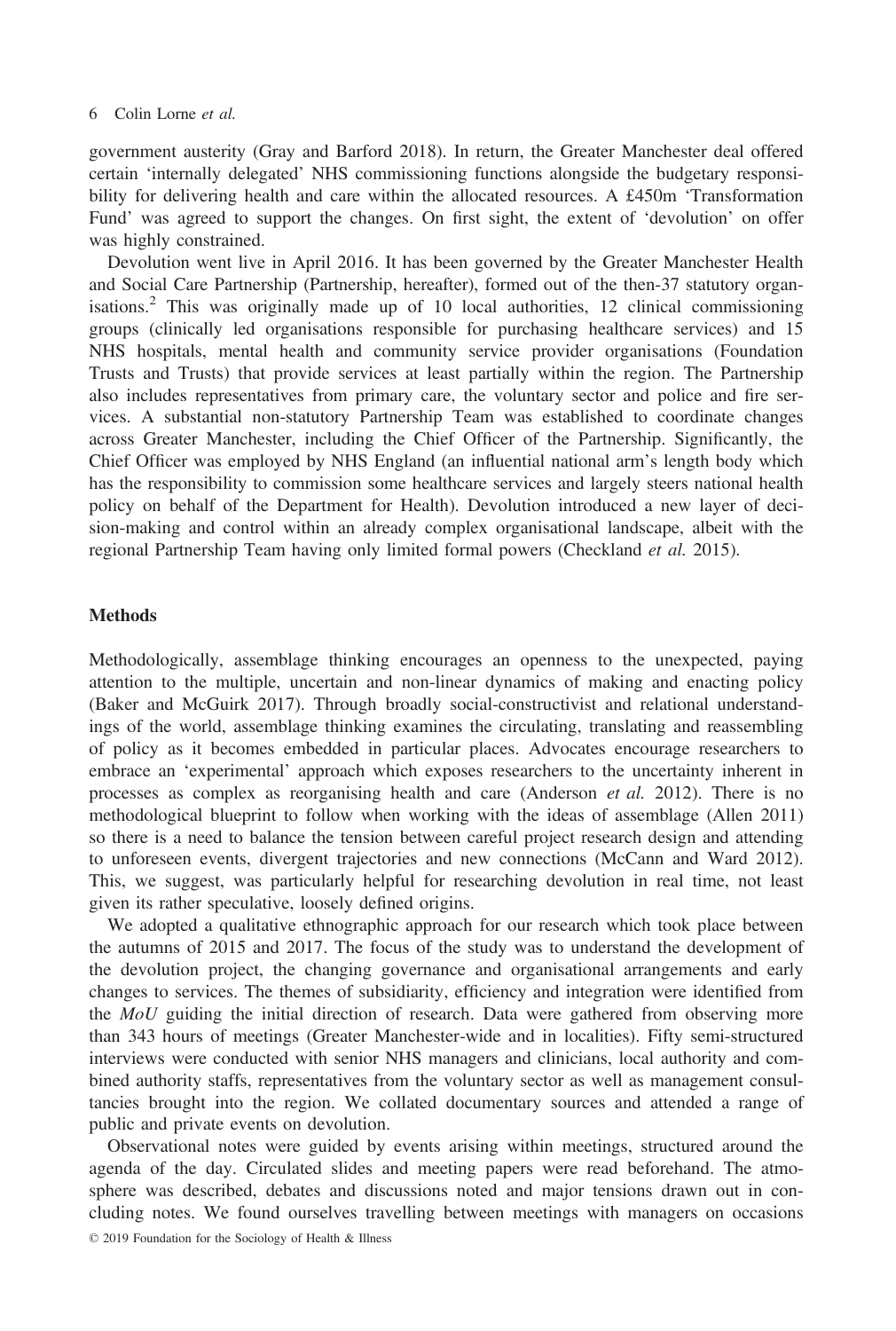and holding conversations after meetings finished. While these insights are not cited directly, they informed our understanding of the 'behind-the-scenes' work involved in remaking health and care. This helped shape interview questions. Given the breadth of issues arising, informants would often be prompted by recent events that the two lead qualitative researchers had themselves witnessed in meetings. Interviews tended to last approximately 1 hour, although some were closer to half an hour and others more than two. They were mostly held in person in the offices of managers across Greater Manchester. Full observation notes were typed up, enabling sharing of data with other members of the study team. Interviews were transcribed verbatim. Combined data sources were inductively and deductively coded using NVivo v11 and organised thematically. The team (comprising all authors) iteratively reviewed the coding framework and emerging themes at regular team meetings and stakeholder meetings were held with senior managers leading the devolution project to discuss emerging findings throughout.

Therefore, we use the case study of health and social care devolution in Greater Manchester to illustrate how the conceptual approach of assemblage thinking helps us understand the spatial reorganisation of health and care. We examine the work involved in keeping the new regional formation together amidst the coexistence of diverse logics and diverging agendas for the organisation of health and care in Greater Manchester. We focus on how the regional assemblage is shaped by seemingly distant actors and organisations more-or-less successfully making their presence felt in the region, distorting the coherence of the new 'devolved' territorial entity. We outline how efforts in Greater Manchester to present the assemblage as a unified whole and make new connections elsewhere were strategically used to embed regional agendas nationally in attempts to leverage and compete for new resources and powers.

# Greater Manchester taking charge together – and staying together?

Assemblages never fully cohere into a totality; rather they hold together in more-or-less solid and fragile ways *as if* they are whole. The remaking of Greater Manchester through devolution was shaped by this dynamic of solidity and fragility. The project relied on managing consensus among a highly fragmented set of relationships between different organisations each with their own budgets, agendas and oversight mechanisms. Fragility existed right from the early stages when news of the full content of the devolution deal leaked to the local press in advance of the official announcement. A senior manager involved recounts:

The production of the MoU [Memorandum of Understanding] itself back in February last year was done in a ridiculously short period of time, I think we agreed to do it on something like 5th February and we had it done about 3 weeks later, and it was then leaked to the press, and we had a lot of work to do in a 24 hour period to make sure that a lot of CCGs and others who were pretty spooked by the whole thing didn't then jump ship. So a lot of work had to be done to some extent reactively because of the leaking to make sure that the whole thing didn't fracture and fragment'. (Core team member, ID18, August 2016; interview)

Keeping the regional assemblage together was contingent on all local organisations agreeing to stay on-board with changes that were, at the time, loosely defined. Potential tensions associated with restructuring local commissioning, for instance, threatened to fragment the project from the offset. Concerns were mitigated behind closed doors and fragmenting relationships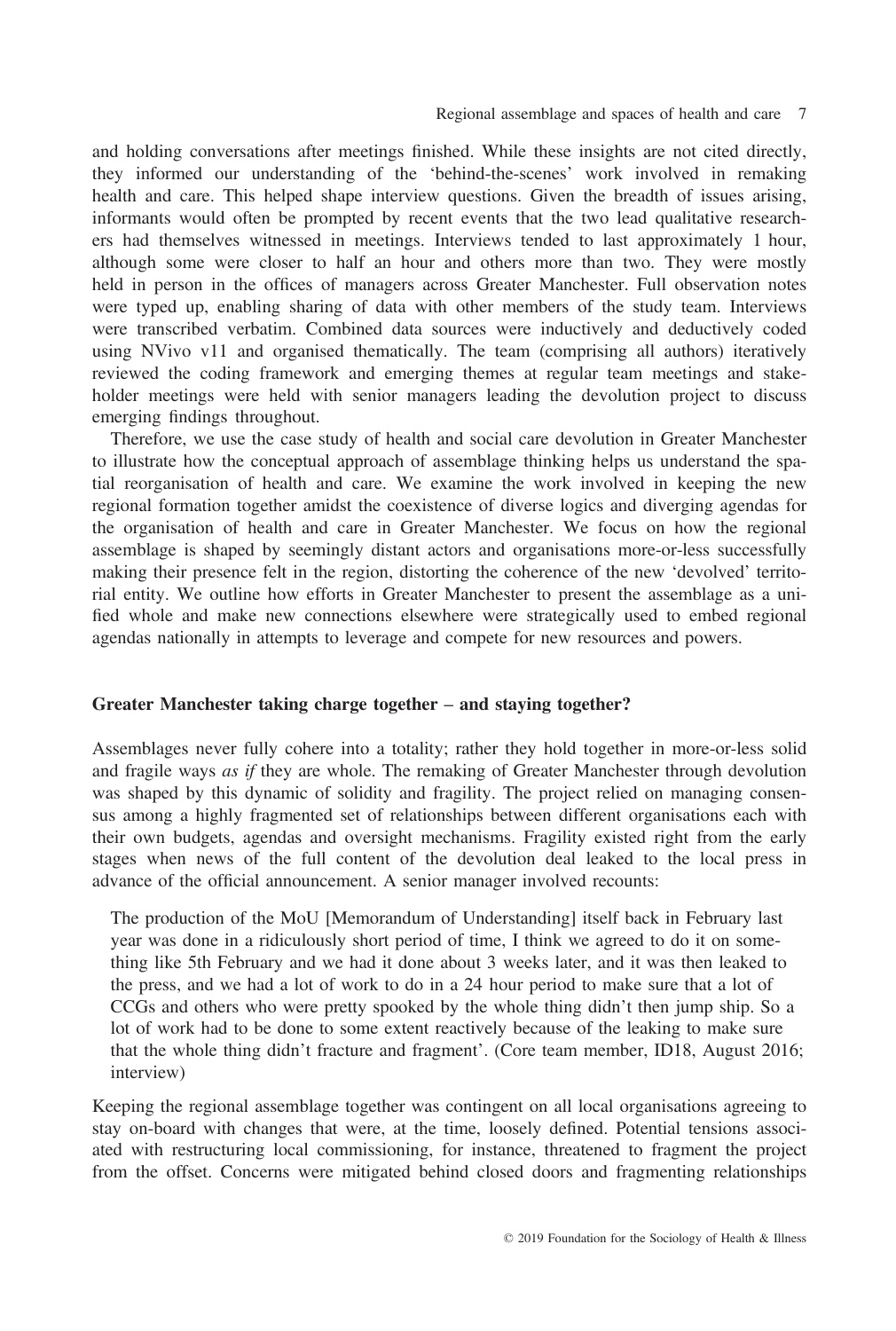repaired sufficiently to ensure stability across Greater Manchester. This was the first of many issues that risked destabilising the region as devolution policy began to take hold.

Assembling health and care devolution contained a multitude of contradictions, conflicts and tensions. Some actors were more willing to pursue the changes than others. While health and care in the region was to be remade *as a whole*, there was no one singular Greater Manchester. Uneven legacies, variations and political differences continued to register. Where some parts of the region had been successful at winning national funding for recent NHS pilot projects, other parts were at risk of their local hospital failing. Left wing councillors coexisted awkwardly alongside powerful Chief Executives. Bringing together local elected politicians and local health commissioning was one such example of potentially ill-fitting elements drawn together into new arrangements:

I'm worried about the future politicisation of health; it worries me. Local authorities see everything as political, with elected members on [local integrated commissioning] boards, what are the implications? What about the role of the elected Greater Manchester Mayor who has no statutory responsibility for health? (NHS provider manager, ID71, May 2017; meeting observations)

For NHS managers, devolution and the integration of health and care were destabilising as new political actors were drawn into decision-making who had previously not been. This included the new Greater Manchester Mayor who formally, at least, had no influence on the NHS. We dispute the notion that NHS decision-making was hitherto apolitical. Yet, despite the existence of health scrutiny policies for many years, the new assemblage of actors, many of whom had long been present in the region, were brought together into very different sets of relationships. This generated new uncertainty.

Previously agreed decisions that once helped secure the devolution deal became less secure. Healthier Together was an initiative intended to 'rationalise' certain A&E, acute medicine and general surgery services across fewer specialist sites in Greater Manchester to ensure equality of provision. While all local CCGs in the region voted unanimously for the changes prior to devolution, it was politically contentious and subsequently legally challenged by local clinicians seeking to 'Keep Wythenshawe Special' (Segar et al. 2016). Their challenge was unsuccessful. Yet in light of devolution which now incorporated a whole host of similar acute service changes having new financial implications, questions over altering the yet-to-be-implemented *Healthier* Together decision resurfaced. Unpicking *Healthier Together* was firmly closed down by key figures in Greater Manchester, despite sitting awkwardly, as they insisted that it cannot be seen to be challenged and instead must fit into the new regional arrangements.

I'll be brutally honest I don't think Healthier Together fits with anything. I think it's operating in a parallel universe ... What we're lacking in GM is a Master Plan for the whole of GM which actually sets out the future shape of hospital provision. And what we're doing is ... within each locality plan, carving it out across ten different places ten times, and I just think we need a really clear overview, where will the specialist hospitals be? You know, what would be the nature of them and we've just ducked it. (Local authority manager, ID62, February 2017; interview)

Bringing together new and existing elements was a non-linear, conflict-laden process. Given the relatively weak ties that held statutory organisations in the region together, tensions were continuously mitigated behind closed doors. Politically sensitive reconfigurations which risked rupturing consensus, not least the public scrutiny generated by major hospital reconfiguration could be strategically deferred. The assembling of the devolution project aligned different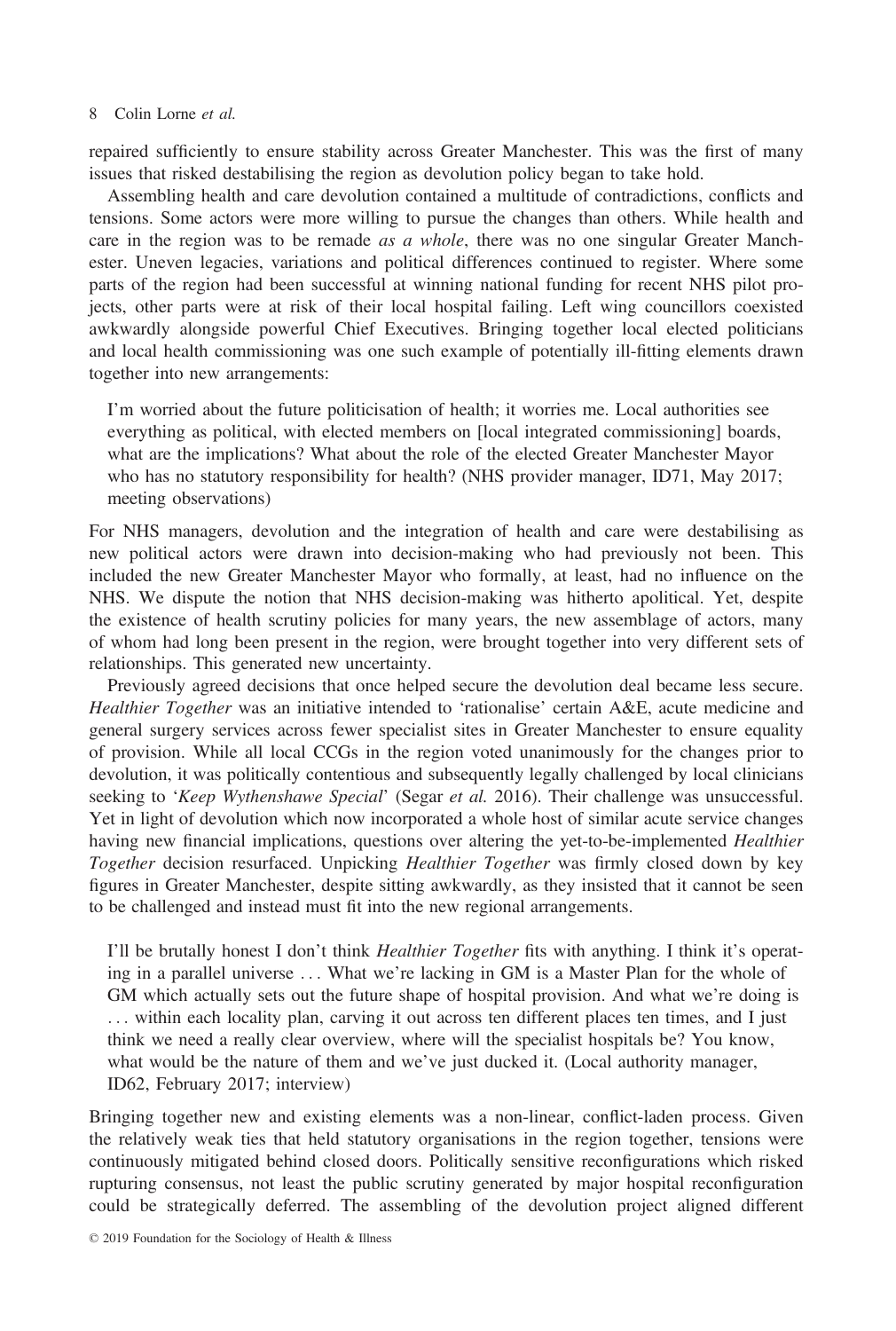elements as if they were becoming a unified region moving forward together. To be seen to operate in unity was significant for solidifying the apparent togetherness of the region.

While the imagined unity of the assemblage was provisional, this had new material consequences. No single actor or organisation could determine relations in the region. The Partnership Team itself had a relatively limited capacity to force decisions across Greater Manchester:

Getting things done and holding people to account, [the Partnership Team] just don't have the lines of authority. You know, [the Chief Officer of the Partnership] has no direct authority over Foundation Trusts. The Health and Social Care Partnership has got no direct authority over councils. (NHS provider manager, ID74, July 2017; interview)

Despite all the individual NHS providers expressing initial support for devolution, given that they were not formal parties of the devolution agreement, they remained relatively autonomous with their own individual boards who agreed decisions on their individual finances. Work to 'close the financial gap' illustrates how remaking the regional whole was transforming relations between its constitutive parts. An animated debate surrounding moves to create a Greater Manchester-wide financial control total, a mechanism to limit annual expenditure in the region, brought tensions to the fore given the impacts on the financial planning of seemingly discrete hospital organisations:

'The spirit of togetherness on [a Greater Manchester wide] control total has some esoteric meaning but we all need to fight our own battles' [ID54] ... 'it doesn't make sense to have a boundary around Greater Manchester' [ID71] ... 'At the end of the day', [ID66], insisted 'the issue comes down to cash, that's what throws us into distress'. (NHS provider managers, February 2017; meeting observations)

While strengthening the boundary around Greater Manchester in an effort to limit and redirect healthcare expenditure towards primary care may have appealed to NHS commissioners, for NHS acute hospital providers, this was fundamentally transforming how they relate to one another. Their fears were that new elements such as a Greater Manchester-wide financial control were being brought into and altering the initial aims for devolution that they initially, tentatively, agreed to.

Work by the Partnership Team and key political figures to persuade different local organisations to stay on-board with the project was sufficient to sustain the project. This kept the region from falling apart despite its contradictions and conflicts. Reinforcing the coherence of the Greater Manchester project worked to discourage organisations ceasing involvement. Efforts were made to ensure that each locality received a 'fair' portion of the NHS transformation fund money. This held certain appeal for cash-strapped local authorities. The potential for devolution to facilitate access to an increased proportion of national NHS capital for built and digital infrastructure remained an attractive prospect for NHS organisations. The combination of centrally driven austerity and frustrations with existing fragmented services helped create the conditions whereby there was seemingly 'no alternative':

I think if we're being very, very honest finance was probably at the heart of it. And I think there was recognition across the [local] economy that we couldn't carry on as we were ... I think social care, to be fair, has been absolutely obliterated financially over the last few years and it was inevitable that health would pay for those social cuts because it just moves patients over. And I think we just reached the scenario where we had to do something. (CCG manager, March 2017, ID135; interview)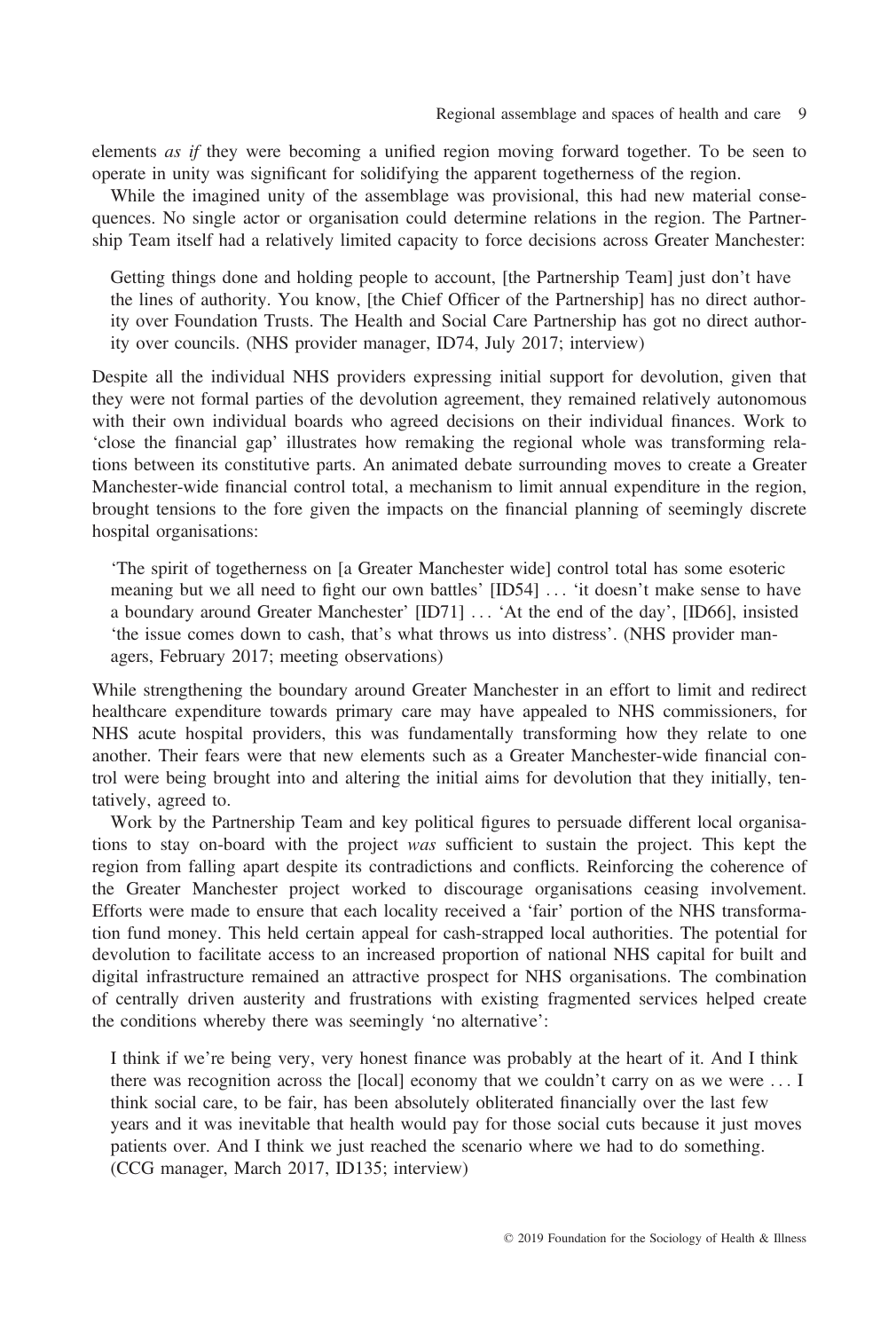The above section incorporates just a few examples of work to reorganise health and care across the region and its localities and how this was successfully holding together as a meaningful, new territorial spatial project. However, as we now discuss, the apparent territorial coherence of Greater Manchester was distorted by seemingly distant actors and organisations becoming embedded within the regional assemblage attempting to shape and limit what was possible and connectedly, how local and regional actors sought to strategically rework these priorities to compete for new resources and powers.

# Renegotiating devolution and embedding regional agendas elsewhere

Devolution was often explained by managers in Greater Manchester as offering the possibility of distancing the region from the most overbearing centralising tendencies of national bodies. This would frequently be described in terms of getting national managers out of the region. For example:

... we could see what was coming and it [devolution] afforded an opportunity for us, if I put it quite bluntly ... to get NHS England off our pitch ... (Commissioning Manager, ID87, October 2016, interview; our emphasis)

Although a simplification, the imaginary of strengthening the boundaries of Greater Manchester to defend against national managers carried certain appeal. National managers suggested that they would indeed keep their distance, albeit on the condition that Greater Manchester proved it could work together as they required:

We will get off the pitch when results get better ... [Greater Manchester] looks cohesive from afar ... [but] there is one shot to make devolution work and you need to solve things altogether ... can you prove that you're up for it? (National NHS manager, ID164, January 2016; meeting observations)

Resonating with Foucauldian-inspired readings of power through notions of governmentality and governing-at-a-distance, the implication was that managers in Greater Manchester would internalise national priorities and bring the region in line with the 'centre'. In more dissenting moments, managers considered whether devolution was *distancing responsibility* from central government:

I think there's probably a growing inevitability, in part, I would say cynically it's about protecting Secretaries of State and ministers by insulating themselves by saying being able to point to when a crisis happens, to say actually that's yours, and what are you doing about it because you've now got the devolved authority and decision-making and the money, so it's your problem. (NHS provider manager, ID71, August 2016; interview)

In this way, Greater Manchester was required to make politically contentious 'tough decisions' on behalf of central government at a time of austerity (Hammond et al. 2017).

At first sight, we might legitimately dismiss the devolution description as an exercise in political branding. It echoes previous reforms that adopted the language of the local to present the idea that governmental power has been devolved despite the continued influence of central government agendas (Moon and Brown 2000: 73). Hopes that Greater Manchester would be able to distance themselves through devolution, and the unwillingness to let this happen unless on the terms of national bodies is helpful for highlighting the limited extent of 'devolution' on offer. Whether governing-at-a-distance or central government distancing responsibility, these spatial imaginaries would suggest national priorities were successfully embedded within the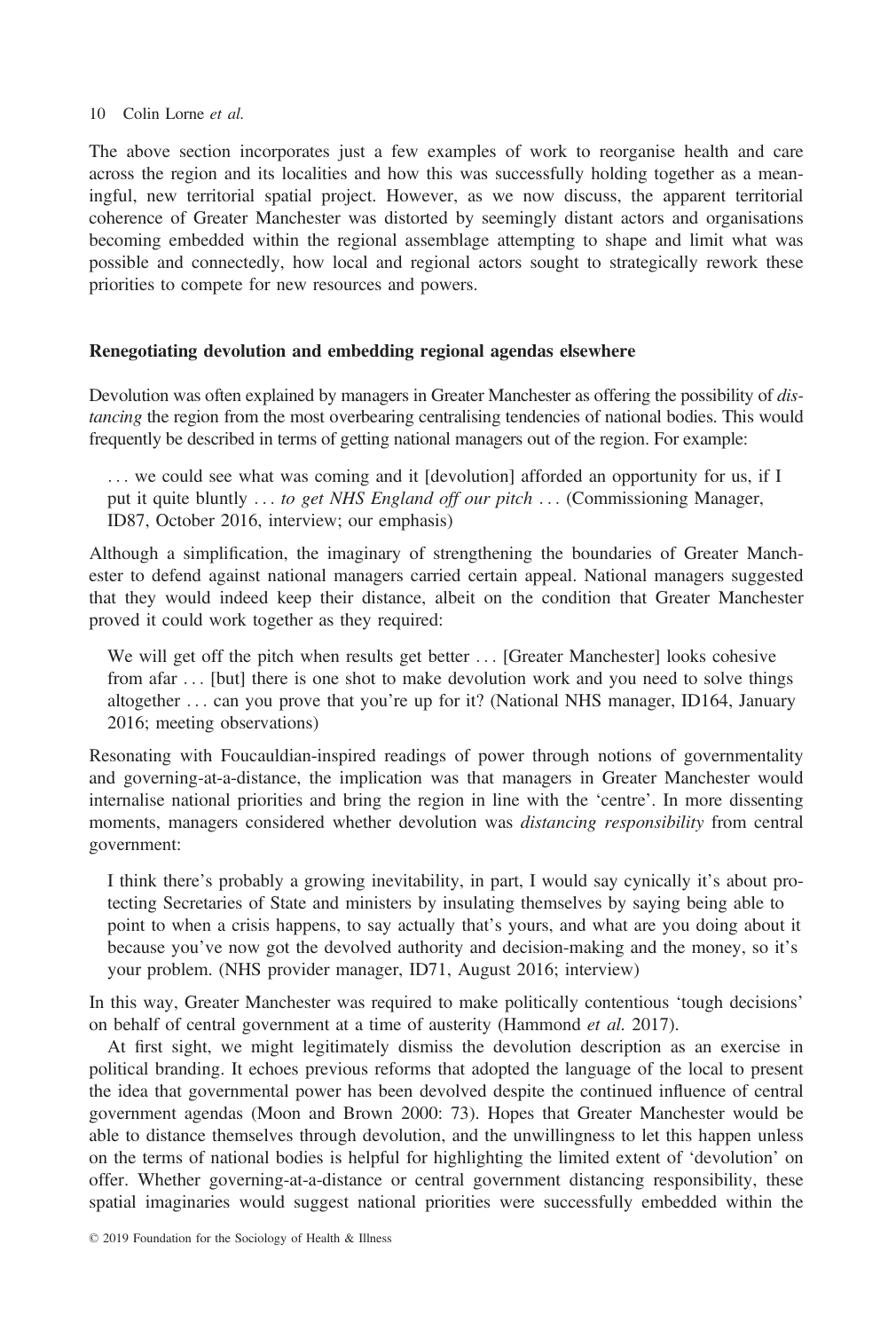region without much resistance. While national politics of austerity were indeed embedded within the regional assemblage, as we shall illustrate in the rest of this section, relationships were more open-ended than they might first appear.

As an evolving process, there was malleability to the interactions between Greater Manchester and the multitude of national intermediary arm's length bodies and agencies themselves grappling grappling with devolution and the formation of emerging local 'accountable care organisations' that were beginning to take shape:

I mean, [NHS England] have been brilliant in supporting this work, but all the regulators, NHSI, CQC, they need to come on the journey ... That's not a criticism by the way. We need them to come on the journey, develop and understand some of these place-based constructs, recognise that actually some of the models in which they operate are not fit for purpose. They cannot inspect, all the time, discrete functions within discrete organisations because those things don't exist anymore. (Local authority manager, ID52, May 2017; interview)

New integrated governance arrangements and alliances were increasingly at odds with existing national regulatory systems which still majored on individual organisational oversight. Undoubtedly, performance targets inherited from previous NHS reforms and new national 'must dos' were not displaced entirely once Greater Manchester became devolved. However, as assembled relationships evolved in the region, attempts by national health bodies to directly reach into the region to shape priorities were able to be strategically reworked to bolster their regional interests.

The ability of the region to be seen to work together as one remained critical for renegotiating national relationships. Prompt submission of annual National Planning documents for the entire region was one such case in point. Providing a Greater Manchester-wide response, which included organisations not required to respond, was considered vital to the Partnership Team's attempts to secure new decision-making capacity and resources. A senior manager relayed to the Partnership how their successful completion of planning documents, where others failed, was helping persuade national actors to further their support for the Greater Manchester project:

This is recognised nationally as an extraordinary achievement ... we were, I think, maybe the only, or certainly one of the only areas in the country to do it, certainly at this scale, to achieve that position. And the great thing about it is the signal it sends ... There had to be a few compromises, but we got over the message. The power, the totality of the message was really strong ... a number of people picked up on it and fed back the impact it had. I know we're not here first and foremost to satisfy national bodies, but what it does is it unlocks goodwill about other things that we might need or want. (January 2017; meeting observation)

The Partnership Team produced its own Business Plan for the region in the months that followed. They even included elements of the Greater Manchester Mayor's manifesto commitments. Its purpose was to intensify the region's efforts to lobby nationally for greater devolution. Terms for brokering new arrangements were set out:

During this second year we will need even more devolved authority to make the changes required to achieve our objectives. For example, taking over further responsibilities from NHS England will support new commissioning arrangements, including for ambulance and NHS 111 services. We want to have more freedom in how we use money from the national Better Care Fund to join up health and social care services. And we aim to establish a single system control total for Greater Manchester finances. (Business Plan 2017/18: 8)

Previous work by the Partnership Team to move towards contentious Greater Manchester-wide financial control totals were being enrolled into their current attempts to leverage new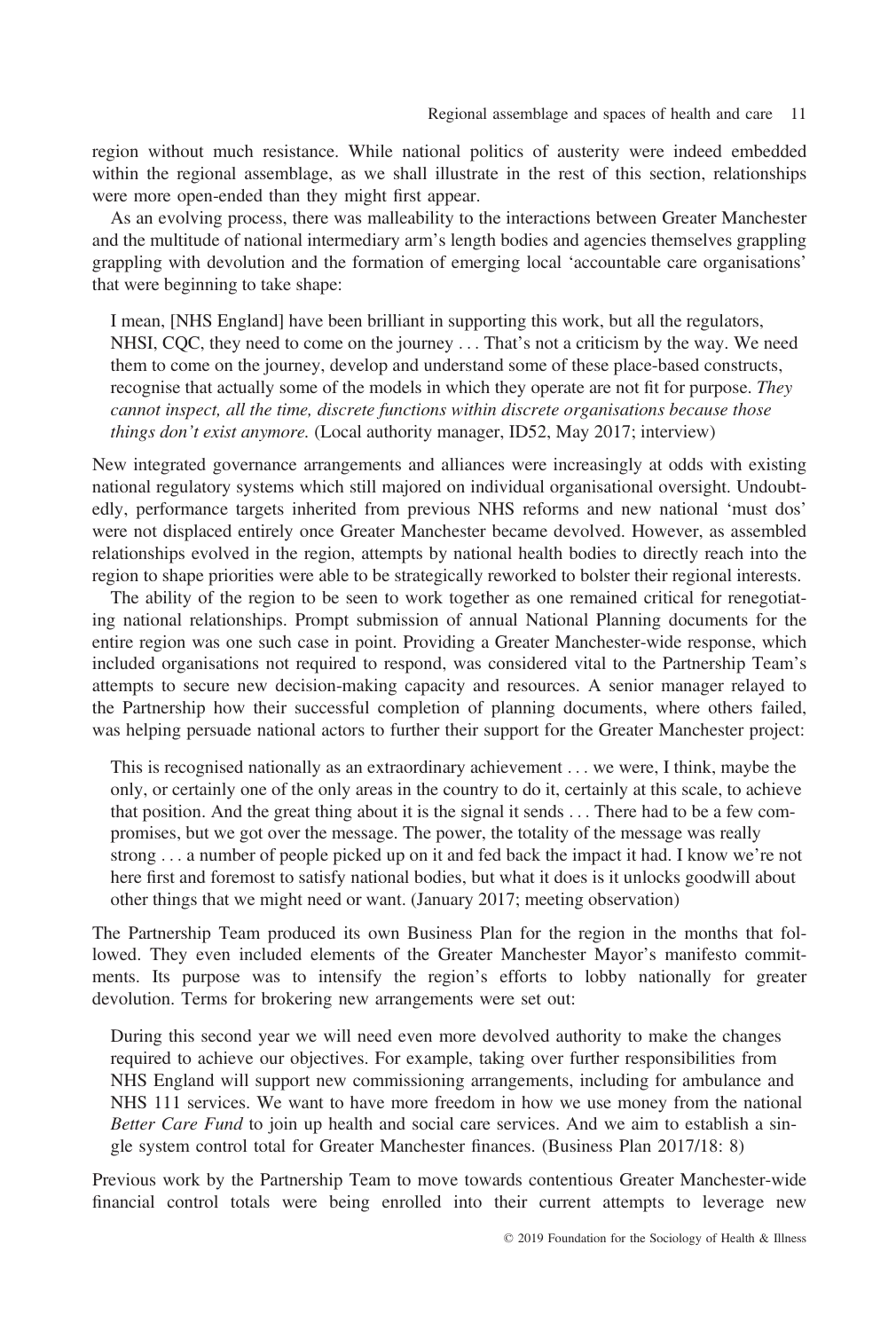resources for the region. Their efforts were successful. Not only this, but the region managed to compete to gain access to limited national capital, despite NHS England rating overall progress in the region as 'advanced' rather than 'outstanding'. This provided an additional funding source for the Healthier Together programme despite predating devolution.

Embedding regional priorities within central government went beyond the Department of Health. Making connections with the economic growth agenda of the wider devolution project, long-standing efforts to bring together a renewed Work and Health programme sought to draw in a combination of new national and European Union funding:

We're negotiating hard with the Department for Work and Pensions (DWP) and the Treasury. However, DWP's national funding has reduced because of devolution and so we're in convocation with them, the European Social Fund can match DWP money invested. Anything that GM puts in above that makes DWP the junior partner and therefore devo becomes quite symbolic and changes the design, management and evaluation in GM. Removing of ring-fences can greatly benefit the system with the individual at heart rather than being constrained by the national level. Therefore, we can start to develop a GM Work and Health Programme to fit the needs of GM rather than a national template and is an opportunity to test and learn in GM to help determine future decisions. (Combined Authority manager, ID14, May 2016; meeting observations)

New connections between health and work open up a whole set of political economic questions, not least the transformation of work and welfare under conditions of neoliberal hegemony in England. This is beyond the scope of the paper. Here, our concern is with the way in which regional actors were successful at forging new associations to mobilise and compete for resources independent of national NHS priorities.

The work of remaking health and care in Greater Manchester was not achieved by state and clinical actors alone. An extended circuit of think-tanks and 'global' management consultants were drawn into Greater Manchester to legitimise and bolster, although not necessarily direct, regional priorities (Allen and Cochrane 2010). In fact, devolution brought about a whole new set of geographical connections. National and international delegates came to learn about health and care in Greater Manchester. The Partnership Team forged new ties with health managers in New York State, going on policy study tours to share 'best practice' and boost their profile internationally. Global pharmaceutical companies were courted to expand the life science industry in the region rather than the South East. Health think-tanks held in high regard by central government were invited to observe meetings showcasing the region's developments. A positive assessment was circulated online and leaders were invited to provide keynote speeches at subsequent think-tank events in London. These connections all helped bolster Greater Manchester's agenda on an increasingly international stage, presenting the region as a 'pioneering' integrated health and care system.

As our research drew to a close, the new Greater Manchester Mayor was collaborating with the Partnership Team to negotiate with central government for the region to pilot new social care reforms. Their attempt for new funds failed. Yet, Greater Manchester's lobbying was intensifying. As the Partnership would have it, this was all part of the 'devolution journey'.

# Discussion and conclusion

In this paper, we have sought to illustrate how and why space is integral to the practices and politics of restructuring health and care and specifically how ideas of assemblage can help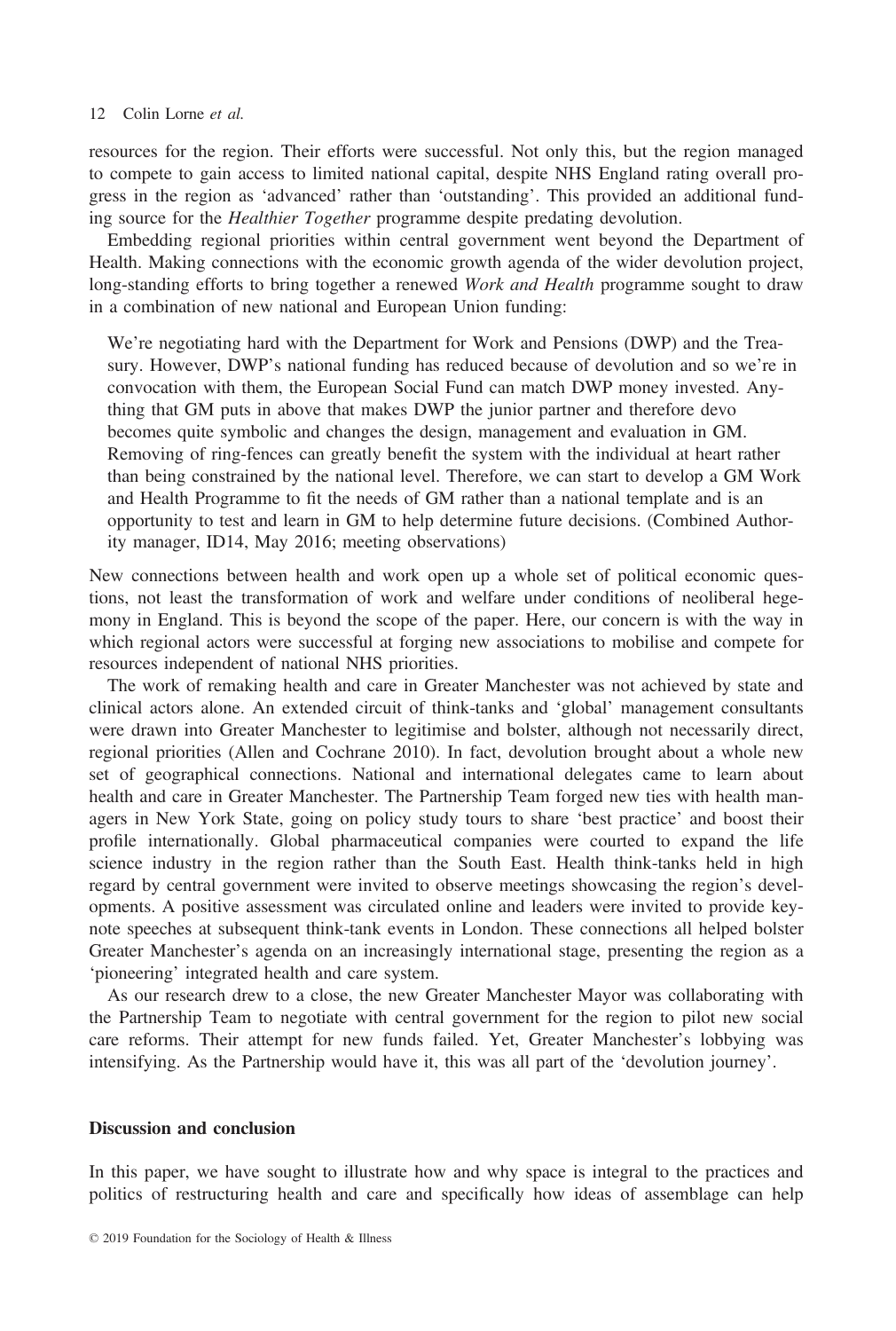understand the remaking of a region. We described the work involved in remaking health and care through assembling different, often ill-fitting elements that emerge, become ordered, mutate and fall apart, using the example of devolution in Greater Manchester, England. Our use of assemblage enabled us to highlight how health and care in Greater Manchester has been stabilised into a new devolved territorial formation without becoming whole, despite the search for, or claims to, its totality (Painter 2008). The ongoing political construction of the region is the outcome of the interplay of local, regional and national actors, organisations and agencies bringing together different policies and priorities, sometimes in conflict, at other times fitting together more easily. Our approach allowed us to demonstrate the multiple and diverse activities that contributed to bringing about relative coherence to the region despite the contradictory and conflicting dynamics involved in the restructuring of health and care systems and services.

The spatial reorganisation of health and care involves negotiation and contestation. An important contribution relates to the ways in which agency is conceived in assemblage thinking. While reference is often made to the significance of (system) leadership for major health and care reforms (Turner et al. 2016), our analysis demonstrates how agency is more usefully understood as embedded within the regional assemblage, rather than resulting from the actions of local, regional or national managers. Thinking about the governing of the regional assemblage moves us away from viewing national bodies as imposing top-down control fixing the (national) 'context' for reform, by instead emphasising how different 'national' actors and agencies are embedded within the new territorial formation, more-or-less successfully shaping and limiting what is possible. Our data highlight how different national actors were embedded within the Greater Manchester devolution experiment, becoming part of the practices and politics of reassembling health and care. Central government-led austerity measures were firmly embedded in the process. Yet, through drawing upon resources such as think-tanks and management consultants independently, actors in Greater Manchester were mobilising to leverage their own agendas, to compete with other places in England for additional public resources during a period of austerity and to attract private pharmaceutical companies into the region.

Assemblage thinking helps us to pay attention to the evolving and sometimes unexpected dynamics of health and care reform. There is a tendency among evaluators of reform programmes to focus on comparing implementation in practice with the programme theory or logic model which underpins their design. This fails to address the more uncertain, emergent and political dimensions of the practices of working out and working through conflicts and crises. It also ignores the ways in which different groups conceive of changes from variegated positions which may or may not be mutually compatible. Rather than checking compliance against a shared mental model or explicit blueprint, researchers should investigate the conflictladen and political processes of assembling health and care systems comprised of multiple elements that hold together (or not) in ways that cut across different scales.

Where assemblage thinking has been used to understand practices and places of care, we view it as having significant application for examining the political reorganisation of health and care systems and services. This requires attention to how the socio-spatial formation of health and social care is contested and shaped by the topological reach of different powers 'beyond' the boundaries of the region. It reminds us that reorganising health and care requires continuous political effort and that there is always the possibility for alternatives. Rather than approaching change in terms of before and after evaluations, we should examine the dynamic ways in which space is integral to reassembling and dismantling health and care as new policies and political actors are introduced and old ones fall away.

Address for correspondence: Colin Lorne, London School of Hygiene and Tropical Medicine, 15-17 Tavistock Place, WC1H 9SH, London, UK. E-mail: [colin.lorne@lshtm.ac.uk](mailto:)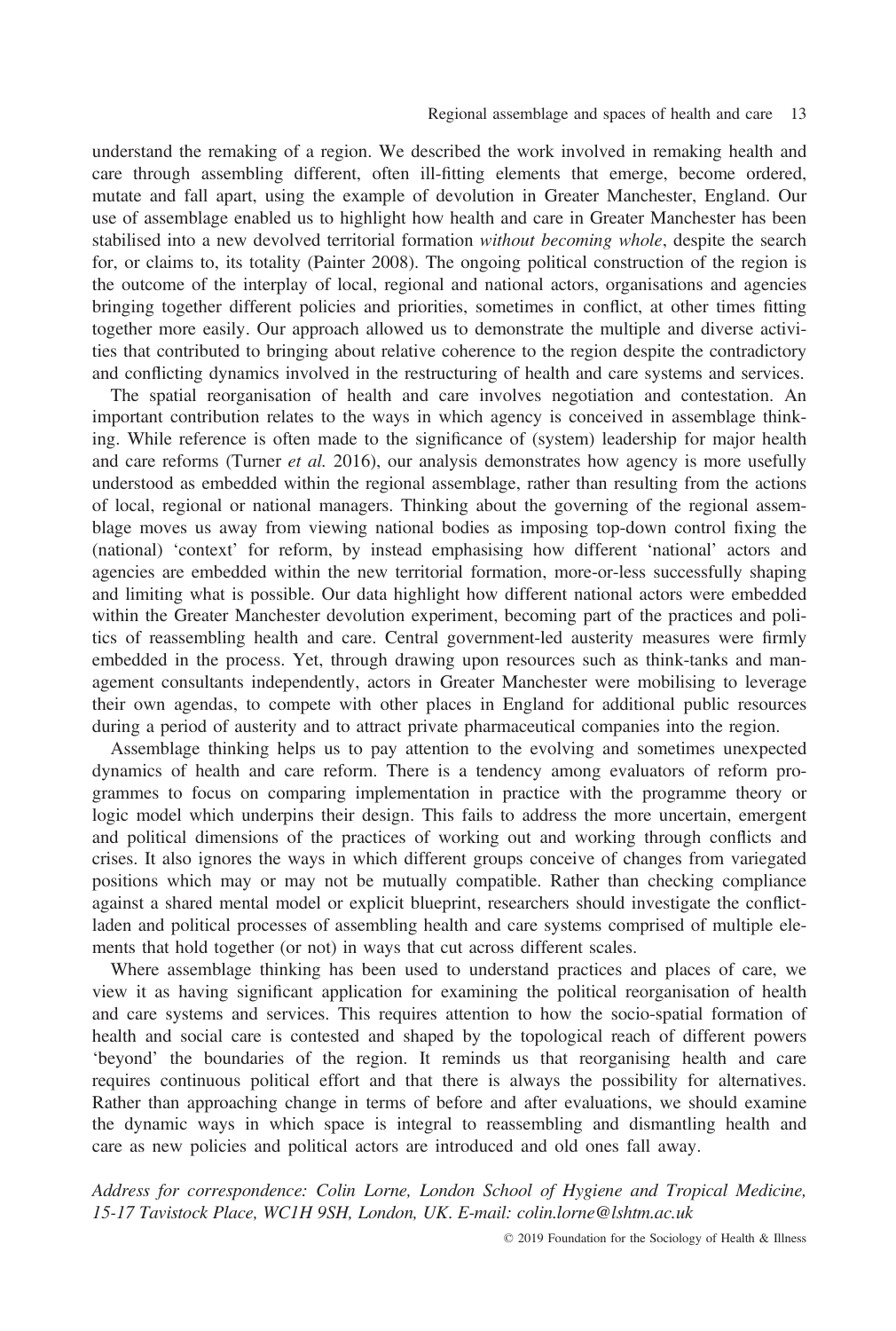# Acknowledgements

This research was funded by the Health Foundation, an independent charity committed to bringing about better health and health care for people in the UK and the National Institute for Health Research (NIHR) Collaboration for Leadership in Applied Health Research and Care (CLAHRC) Greater Manchester. The views expressed are those of the authors and not necessarily those of the Health Foundation, NHS, the NIHR, or the Department of Health and Social Care. We also thank SKAPE at the University of Edinburgh for providing funding to support a paper discussion workshop and to Ellen Stewart, Lorelei Jones, Alec Fraser, Sarah Wright, Phil Emmerson, Justin Waring and Ewen Speed for their thoughtful comments on earlier drafts.

# Notes

- 1 For simplicity, we refer to Greater Manchester as a region. The full implications of restructuring health and care towards global competitive city-regionalism are beyond the scope of this paper.
- 2 Since reduced through several mergers.

### References

- Allen, P. (2006) New localism in the English National Health Service: what is it for?, Health Policy, 79, 244–52.
- Allen, J. (2011) Powerful assemblages?, Area, 43, 154–7.
- Allen, J. and Cochrane, A. (2007) Beyond the territorial fix: regional assemblages, politics and power, Regional Studies, 41, 1161–75.
- Allen, J. and Cochrane, A. (2010) Assemblages of state power: topological shifts in the organization of government and politics, Antipode, 42, 1071–89.
- Anderson, B., Kearnes, M., McFarlane, C. and Swanton, D. (2012) On assemblages and geography, Dialogues in Human Geography, 2, 171–89.
- Association of Greater Manchester Authorities (AGMA)/NHS England/Greater Manchester Association of Clinical Commissioning Groups (GMACCGs) (2015) Greater Manchester health and social care devolution: memorandum of understanding. Available at [http://www.greatermanchester-ca.gov.uk/download/](http://www.greatermanchester-ca.gov.uk/download/downloads/id/135/greater_manchester_health_and_social_care_devolution_memorandum_of_understanding.pdf) [downloads/id/135/greater\\_manchester\\_health\\_and\\_social\\_care\\_devolution\\_memorandum\\_of\\_understand](http://www.greatermanchester-ca.gov.uk/download/downloads/id/135/greater_manchester_health_and_social_care_devolution_memorandum_of_understanding.pdf) [ing.pdf](http://www.greatermanchester-ca.gov.uk/download/downloads/id/135/greater_manchester_health_and_social_care_devolution_memorandum_of_understanding.pdf) (Last accessed 20 December 2017).
- Ayres, S., Flinders, M. and Sandford, M. (2018) Territory, power and statecraft: understanding English devolution, Regional Studies, 52, 853–64.
- Baker, T. and McGuirk, P. (2017) Assemblage thinking as methodology: commitments and practices for critical policy research, Territory, Politics, Governance, 5, 425–42.
- Bennett, J. (2005) The agency of assemblages and the North American blackout, Public Culture, 17, 445– 65.
- Brown, T., Andrews, G.J., Cummins, S., Greenhough, B., et al. (2017) Health Geographies: A Critical Introduction. Chichester: Wiley-Blackwell.
- Checkland, K., Segar, J., Voorhees, J. and Coleman, A. (2015) 'Like a circle in a spiral, like a wheel within a wheel': the layers of complexity and challenge for devolution of health and social care in Greater Manchester, Representation, 51, 453–69.
- Deleuze, G. and Guattari, F. (1988) A Thousand Plateaus: Capitalism and Schizophrenia. London: The Athlone Press.
- England, K. and Dyck, I. (2011) Managing the body work of home care, Sociology of Health & Illness, 33, 206–19.
- Gieryn, T.F. (2000) A space for place in sociology, Annual Review of Sociology, 26, 463–96.